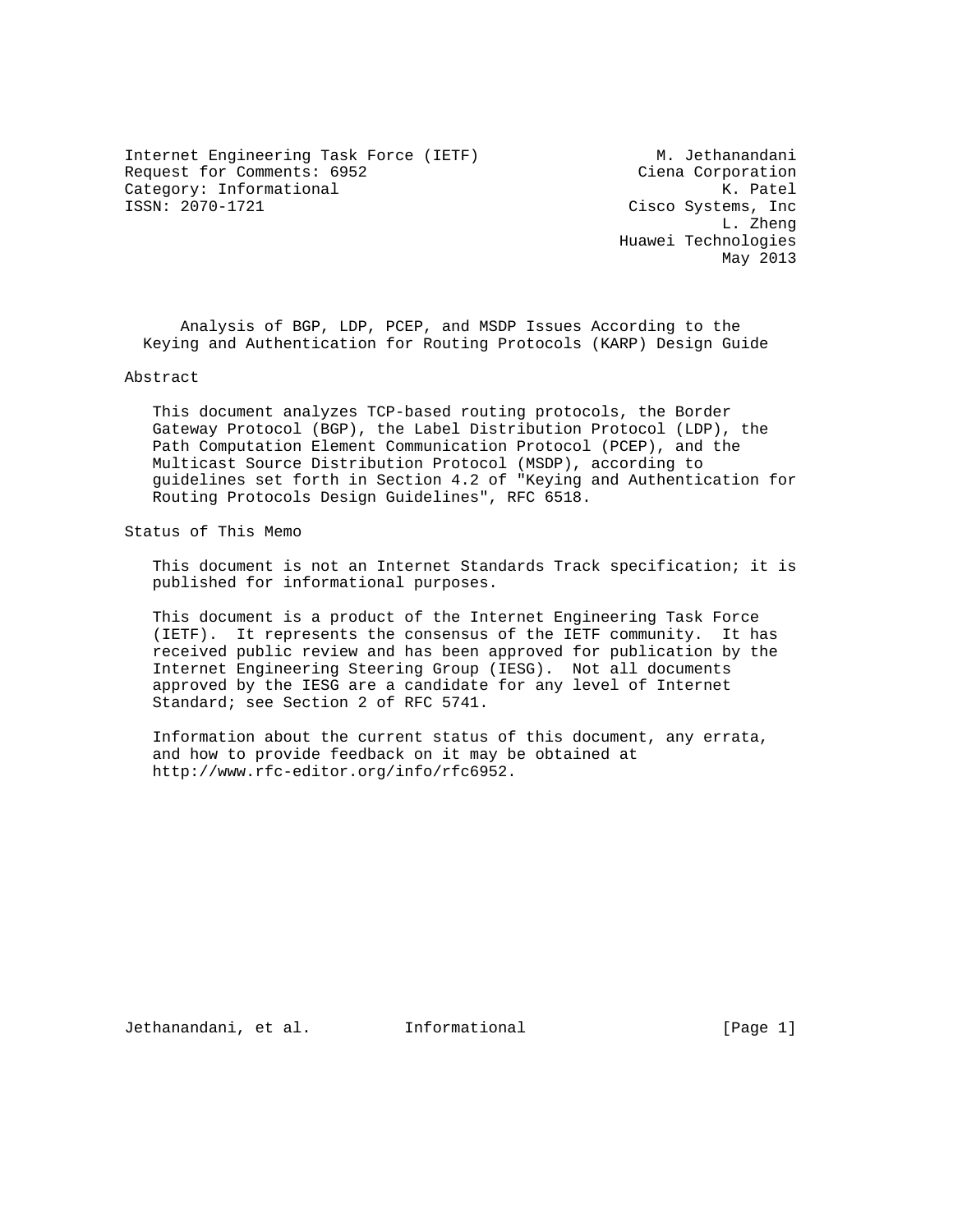# Copyright Notice

 Copyright (c) 2013 IETF Trust and the persons identified as the document authors. All rights reserved.

 This document is subject to BCP 78 and the IETF Trust's Legal Provisions Relating to IETF Documents (http://trustee.ietf.org/license-info) in effect on the date of publication of this document. Please review these documents carefully, as they describe your rights and restrictions with respect to this document. Code Components extracted from this document must include Simplified BSD License text as described in Section 4.e of the Trust Legal Provisions and are provided without warranty as described in the Simplified BSD License.

Table of Contents

|                                                                                           |  |  |  |  | 3   |
|-------------------------------------------------------------------------------------------|--|--|--|--|-----|
| 1.1.                                                                                      |  |  |  |  | 4   |
| 2. Current Assessment of BGP, LDP, PCEP, and MSDP                                         |  |  |  |  | 5   |
| 2.1.                                                                                      |  |  |  |  | 5   |
| 2.2.                                                                                      |  |  |  |  | 6   |
| 2.3.                                                                                      |  |  |  |  | 7   |
|                                                                                           |  |  |  |  | 7   |
| 2.4.1. Spoofing Attacks                                                                   |  |  |  |  | 7   |
| 2.4.2. Denial-of-Service Attacks                                                          |  |  |  |  | 8   |
| 25<br>PCEP                                                                                |  |  |  |  | - 8 |
|                                                                                           |  |  |  |  | 10  |
| 3. Optimal State for BGP, LDP, PCEP, and MSDP $\cdot \cdot \cdot \cdot \cdot \cdot \cdot$ |  |  |  |  | 10  |
|                                                                                           |  |  |  |  | 10  |
| 4. Gap Analysis for BGP, LDP, PCEP, and MSDP                                              |  |  |  |  | 11  |
| 4 1                                                                                       |  |  |  |  | 12  |
| 4 2                                                                                       |  |  |  |  | 13  |
| 5. Transition and Deployment Considerations                                               |  |  |  |  | 13  |
| б.                                                                                        |  |  |  |  | 13  |
| $7_{\odot}$                                                                               |  |  |  |  | 14  |
| 8.                                                                                        |  |  |  |  | 14  |
| Normative References<br>8.1.                                                              |  |  |  |  | 14  |
| 8.2.<br>Informative References                                                            |  |  |  |  | 14  |

Jethanandani, et al. Informational [Page 2]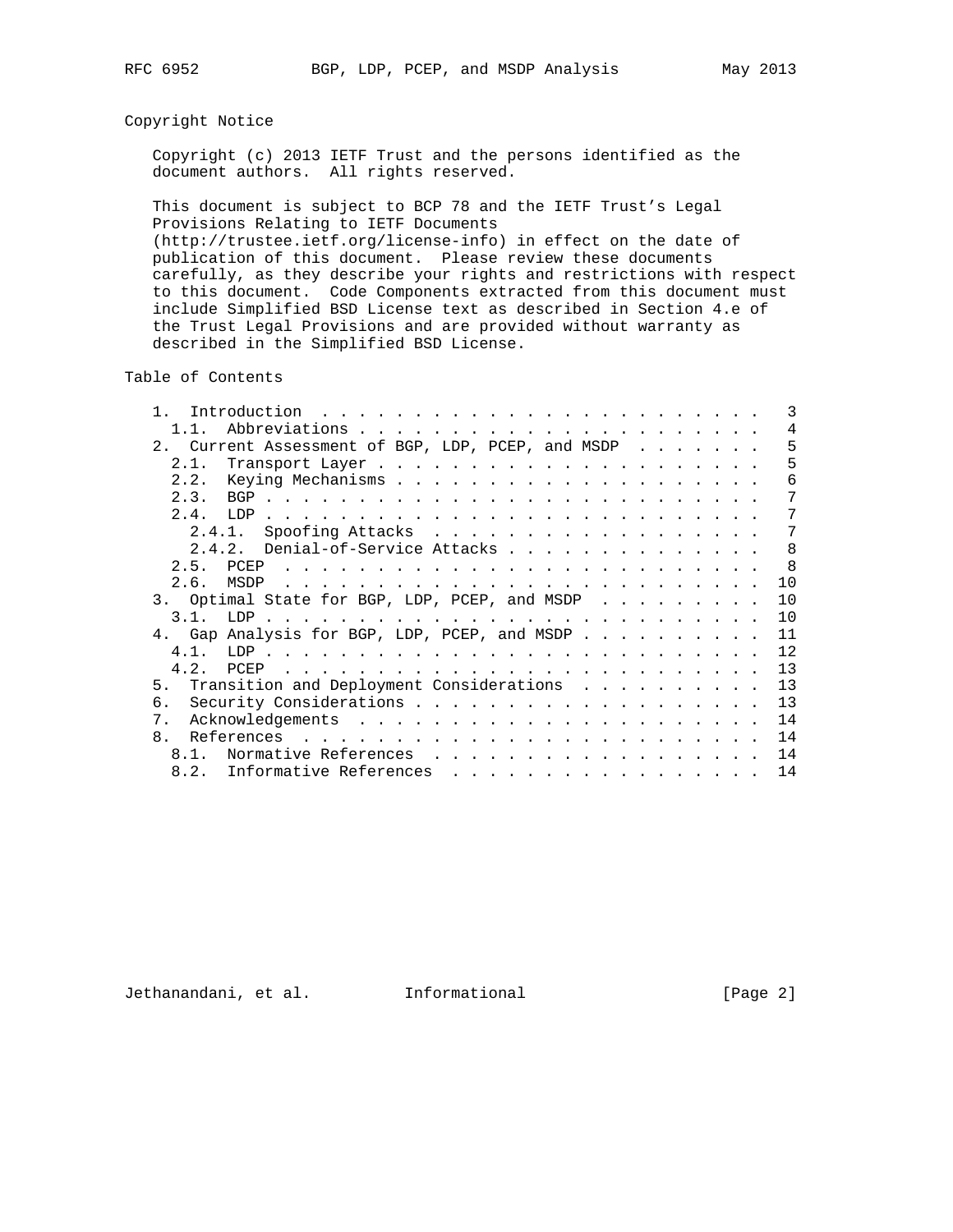1. Introduction

 In their "Report from the IAB Workshop on Unwanted Traffic March 9-10, 2006" [RFC4948], the Internet Architecture Board (IAB) described an attack on core routing infrastructure as an ideal attack that would inflict the greatest amount of damage and suggested steps to tighten the infrastructure against the attack. Four main steps were identified for that tightening:

- 1. Create secure mechanisms and practices for operating routers.
- 2. Clean up the Internet Routing Registry (IRR) repository, and secure both the database and the access, so that it can be used for routing verifications.
- 3. Create specifications for cryptographic validation of routing message content.
- 4. Secure the routing protocols' packets on the wire.

 In order to secure the routing protocols, this document performs an initial analysis of the current state of four TCP-based protocols -- BGP [RFC4271], LDP [RFC5036], PCEP [RFC5440], and MSDP [RFC3618] - according to the requirements of the KARP Design Guidelines [RFC6518]. Section 4.2 of that document uses the term "state", which will be referred to as the "state of the security method". Thus, a term like "Define Optimal State" would be referred to as "Define Optimal State of the Security Method".

 This document builds on several previous efforts into routing security:

- o "Issues with Existing Cryptographic Protection Methods for Routing Protocols" [RFC6039], describes issues with existing cryptographic protection methods for routing protocols.
- o Analysis of OSPF Security According to the KARP Design Guide [RFC6863] analyzes Open Shortest Path First (OSPF) security according to the KARP Design Guide.

 Section 2 of this document looks at the current state of the security method for the four routing protocols: BGP, LDP, PCEP, and MSDP. Section 3 examines what the optimal state of the security method would be for the four routing protocols according to the KARP Design Guidelines [RFC6518], and Section 4 does an analysis of the gap between the existing state of the security method and the optimal state of the security method for the protocols and suggests some areas where improvement is needed.

Jethanandani, et al. Informational [Page 3]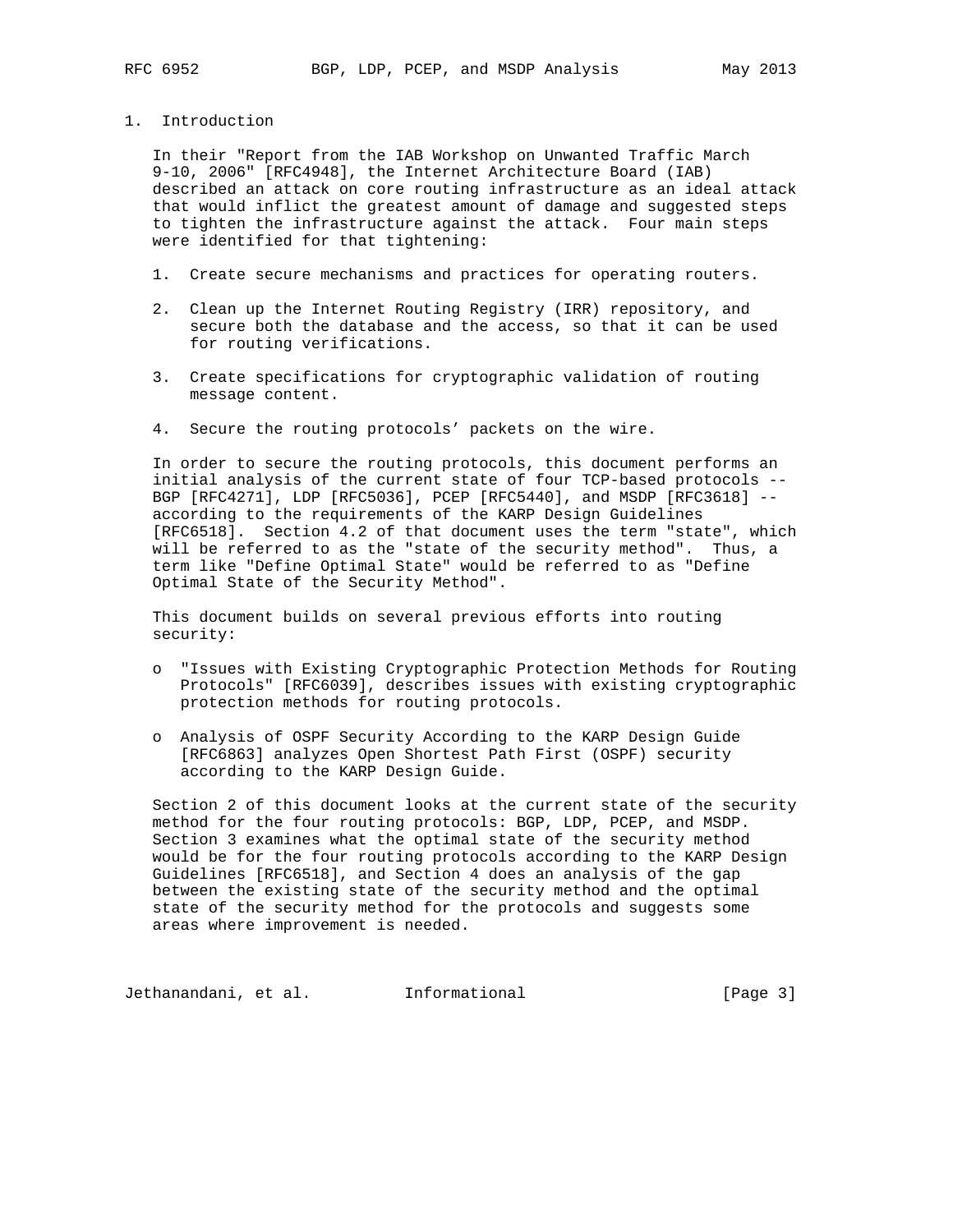- 
- 1.1. Abbreviations
	- AES Advanced Encryption Standard
	- AO Authentication Option
	- AS Autonomous System
	- BGP Border Gateway Protocol
	- CMAC Cipher-Based Message Authentication Code
	- DoS Denial of Service
	- GTSM Generalized Time-to-Live (TTL) Security Mechanism
	- HMAC Hash-Based MAC
	- KARP Key and Authentication for Routing Protocols
	- KDF Key Derivation Function
	- KEK Key Encrypting Key
	- KMP Key Management Protocol
	- LDP Label Distribution Protocol
	- LSR Label Switching Routers
	- MAC Message Authentication Code
	- MKT Master Key Table
	- MSDP Multicast Source Distribution Protocol
	- MD5 Message Digest Algorithm 5
	- OSPF Open Shortest Path First
	- PCEP Path Computation Element Communication Protocol
	- PCC Path Computation Client
	- PCE Path Computation Element
	- SHA Secure Hash Algorithm

Jethanandani, et al. 1nformational 1999 (Page 4)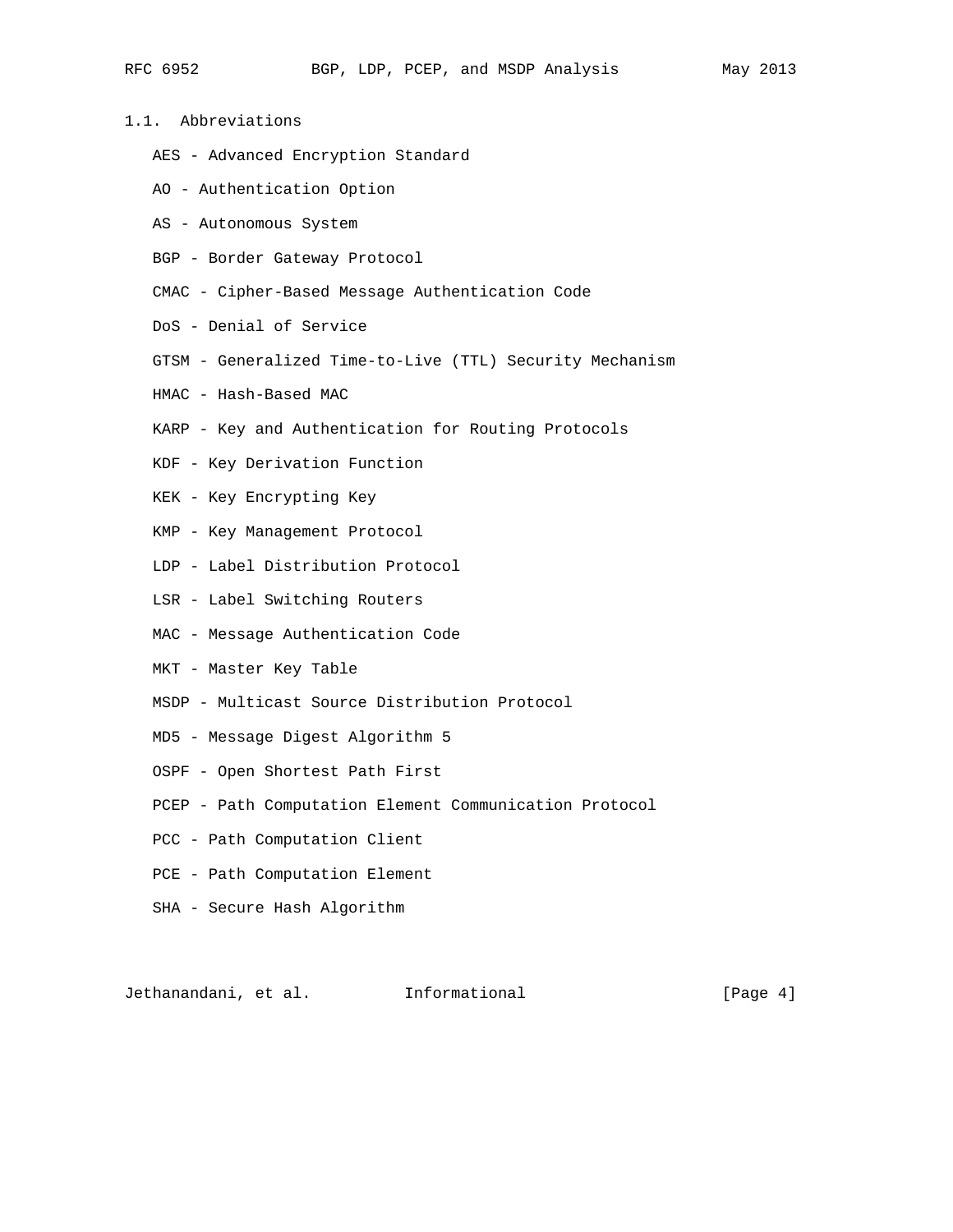TCP - Transmission Control Protocol

TTL - Time-to-Live

UDP - User Datagram Protocol

WG - Working Group

2. Current Assessment of BGP, LDP, PCEP, and MSDP

 This section assesses the transport protocols for any authentication or integrity mechanisms used by the protocol. It describes the current security mechanisms, if any, used by BGP, LDP, PCEP, and MSDP.

### 2.1. Transport Layer

 At the transport layer, routing protocols are subject to a variety of DoS attacks, as outlined in "Internet Denial-of-Service Considerations" [RFC4732]. Such attacks can cause the routing protocol to become congested, resulting in the routing updates being supplied too slowly to be useful. In extreme cases, these attacks prevent routers from converging after a change.

 Routing protocols use several methods to protect themselves. Those that use TCP as a transport protocol use access lists to accept packets only from known sources. These access lists also help protect edge routers from attacks originating outside the protected domain. In addition, for edge routers running the External Border Gateway Protocol (eBGP), TCP LISTEN is run only on interfaces on which its peers have been discovered or via which routing sessions are expected (as specified in router configuration databases).

 "Generalized TTL Security Mechanism (GTSM)" [RFC5082] describes a generalized Time-to-Live (TTL) security mechanism to protect a protocol stack from CPU-utilization-based attacks. TCP Robustness [RFC5961] recommends some TCP-level mitigations against spoofing attacks targeted towards long-lived routing protocol sessions.

 Even when BGP, LDP, PCEP, and MSDP sessions use access lists, they are vulnerable to spoofing and man-in-the-middle attacks. Authentication and integrity checks allow the receiver of a routing protocol update to know that the message genuinely comes from the node that claims to have sent it and to know whether the message has been modified. Sometimes routers can be subjected to a large number of authentication and integrity requests, exhausting connection resources on the router in a way that could lead to the denial of genuine requests.

Jethanandani, et al. Informational [Page 5]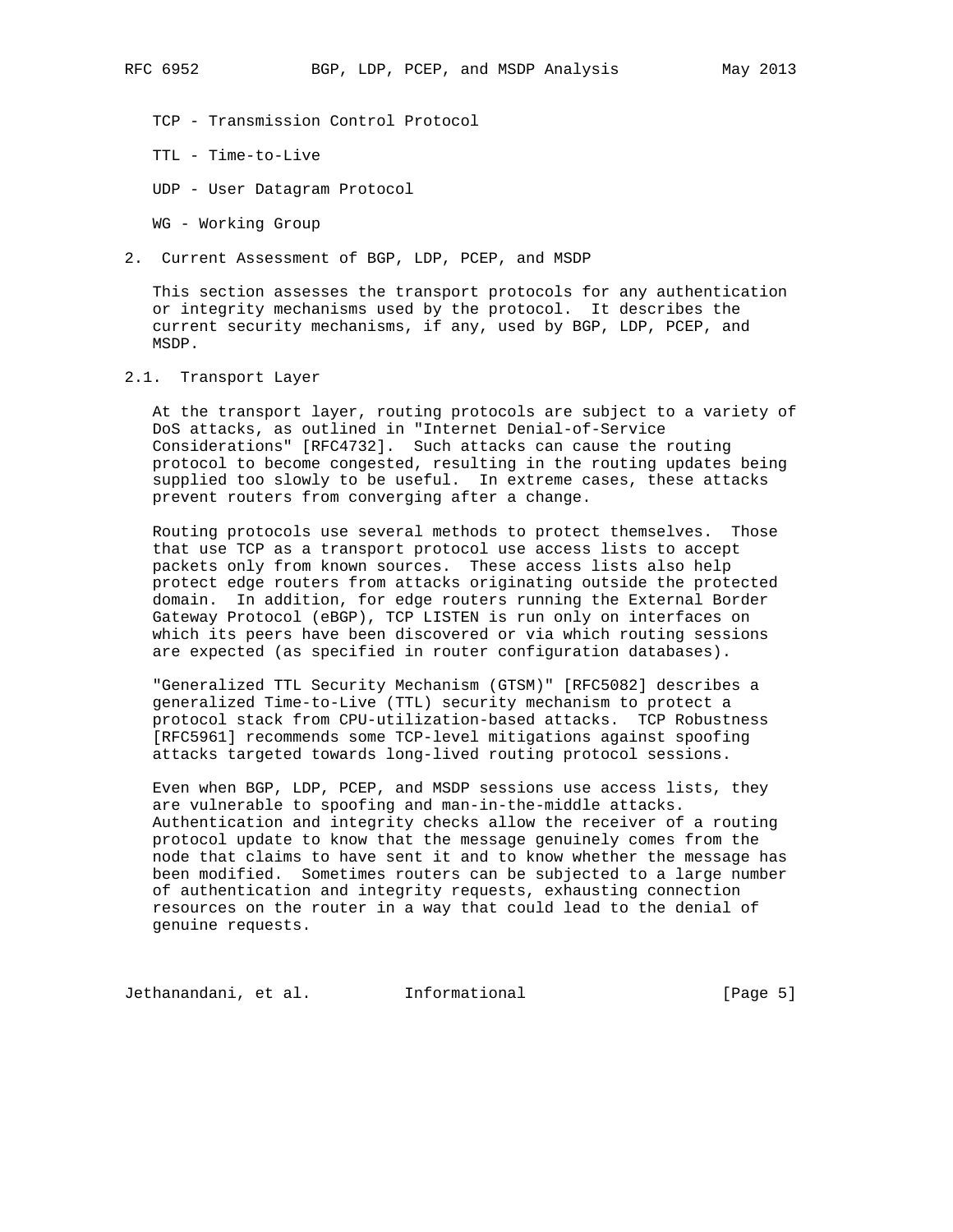TCP MD5 [RFC2385] has been obsoleted by TCP-AO [RFC5925]. However, it is still widely used to authenticate TCP-based routing protocols such as BGP. It provides a way for carrying a MD5 digest in a TCP segment. This digest is computed using information known only to the endpoints, and this ensures authenticity and integrity of messages. The MD5 key used to compute the digest is stored locally on the router. This option is used by routing protocols to provide for session-level protection against the introduction of spoofed TCP segments into any existing TCP streams, in particular, TCP Reset segments. TCP MD5 does not provide a generic mechanism to support key rollover. It also does not support algorithm agility.

 The Message Authentication Codes (MACs) used by TCP MD5 are considered too weak both because of the use of the hash function and because of the way the secret key used by TCP MD5 is managed. Furthermore, TCP MD5 does not support any algorithm agility. TCP-AO [RFC5925] and its companion document Cryptographic Algorithms for TCP-AO [RFC5926], describe steps towards correcting both the MAC weakness and the management of secret keys. Those steps require that two MAC algorithms be supported. They are HMAC-SHA-1-96, as specified in HMAC [RFC2104], and AES-128-CMAC-96, as specified in NIST-SP800-38B [NIST-SP800-38B]. Cryptographic research suggests that both these MAC algorithms are fairly secure. By supporting multiple MAC algorithms, TCP-AO supports algorithm agility. TCP-AO also allows additional MACs to be added in the future.

#### 2.2. Keying Mechanisms

 For TCP-AO [RFC5925], there is no Key Management Protocol (KMP) used to manage the keys that are employed to generate the MAC. TCP-AO talks about coordinating keys derived from the Master Key Table (MKT) between endpoints and allows for a master key to be configured manually or for it to be managed via an out-of-band mechanism.

 It should be noted that most routers configured with static keys have not seen the key changed ever. The common reason given for not changing the key is the difficulty in coordinating the change between pairs of routers when using TCP MD5. It is well known that the longer the same key is used, the greater the chance that it can be guessed or exposed, e.g., when an administrator with knowledge of the keys leaves the company.

 For point-to-point key management, the IKEv2 protocol [RFC5996] provides for automated key exchange under a Security Association (SA) and can be used for a comprehensive KMP solution for routers. IKEv2 can be used for both IPsec SAs [RFC4301] and other types of SAs. For example, Fibre Channel SAs [RFC4595] are currently negotiated with IKEv2. Using IKEv2 to negotiate TCP-AO is a possible option.

Jethanandani, et al. 1nformational (Page 6)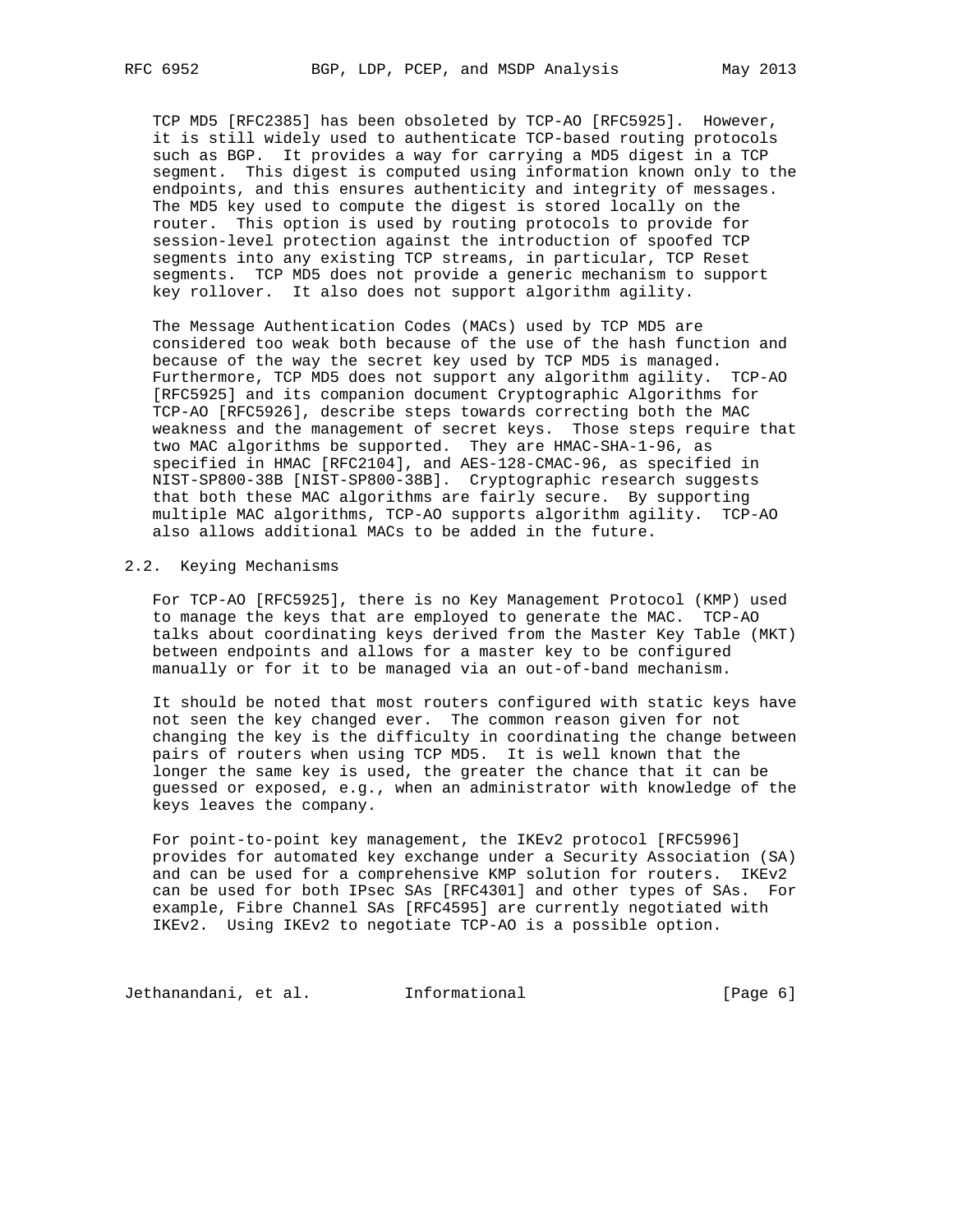# 2.3. BGP

 All BGP communications take place over TCP. Therefore, all security vulnerabilities for BGP can be categorized as relating to the security of the transport protocol itself, or to the compromising of individual routers and the data they handle. This document examines the issues for the transport protocol, while the SIDR Working Group (WG) looks at ways to sign and secure the data exchanged in BGP as described in "An Infrastructure to Support Secure Internet Protocol" [RFC6480].

# 2.4. LDP

 "Security Framework for MPLS and GMPLS Networks" [RFC5920] outlines security aspects that are relevant in the context of MPLS and GMPLS. It describes the security threats, the related defensive techniques, and the mechanism for detection and reporting.

 Section 5 of LDP [RFC5036] states that LDP is subject to two different types of attacks: spoofing and denial-of-service attacks.

### 2.4.1. Spoofing Attacks

 A spoofing attack against LDP can occur both during the discovery phase and during the session communication phase.

2.4.1.1. Discovery Exchanges using UDP

 Label Switching Routers (LSRs) indicate their willingness to establish and maintain LDP sessions by periodically sending Hello messages. Reception of a Hello message serves to create a new "Hello adjacency", if one does not already exist, or to refresh an existing one.

 There are two variants of the discovery mechanism. A Basic Discovery mechanism is used to discover LSR neighbors that are directly connected at the link level, and an Extended Discovery mechanism is used by LSRs that are more than one hop away.

 Unlike all other LDP messages, the Hello messages are sent using UDP. This means that they cannot benefit from the security mechanisms available with TCP. LDP [RFC5036] does not provide any security mechanisms for use with Hello messages except for some configuration that may help protect against bogus discovery events. These configurations include directly connected links and interfaces. Routers that do not use directly connected links have to use the Extended Discovery mechanism and will not be able to use configuration to protect against bogus discovery events.

Jethanandani, et al. Informational [Page 7]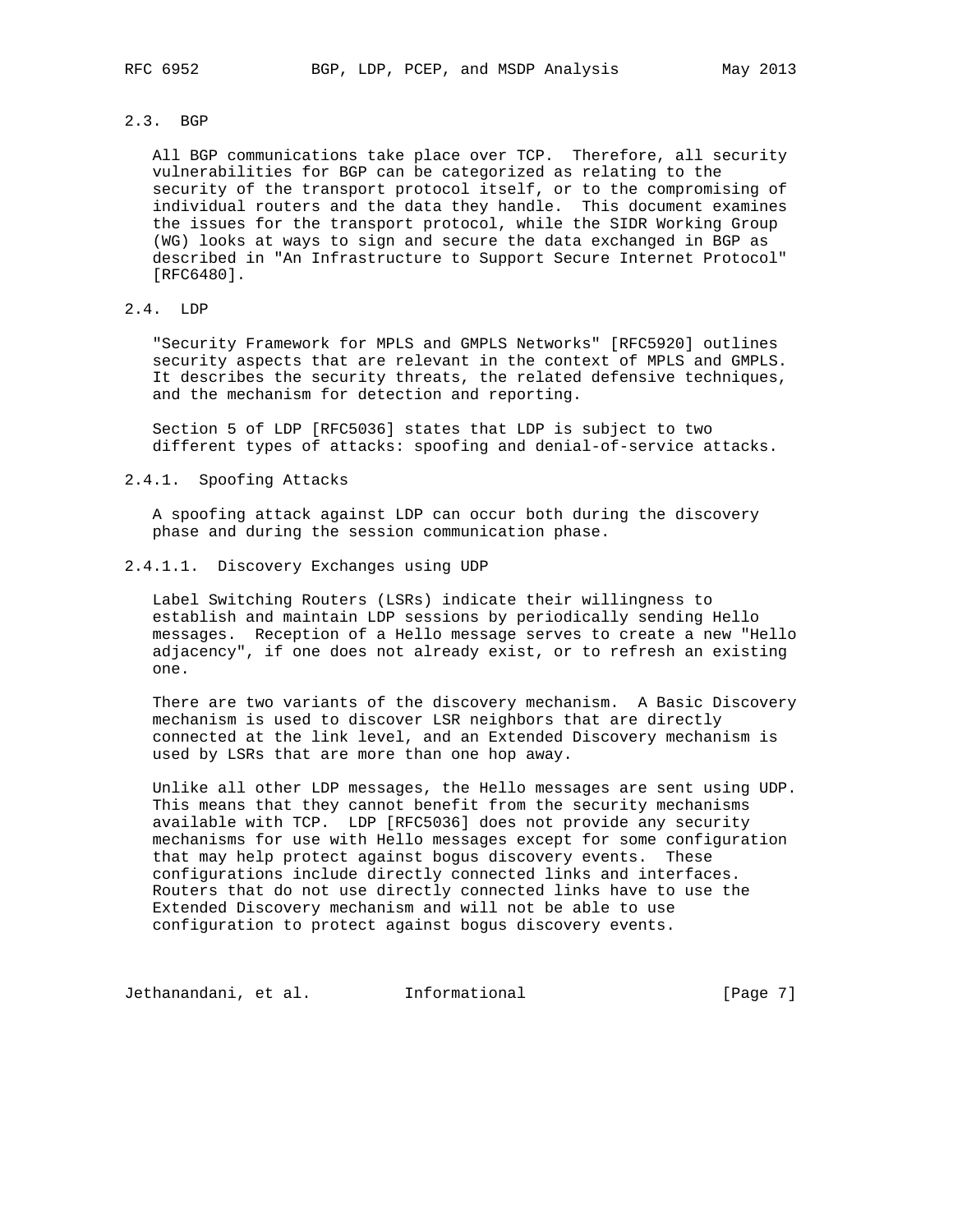Spoofing a Hello packet for an existing adjacency can cause the adjacency to time out and result in termination of the associated session. This can occur when the spoofed Hello message specifies a small Hold Time, causing the receiver to expect Hello messages within this interval, while the true neighbor continues sending Hello messages at the lower, previously agreed to frequency.

 Spoofing a Hello packet can also cause the LDP session to be terminated. This can occur when the spoofed Hello specifies a different Transport Address from the previously agreed one between neighbors. Spoofed Hello messages are observed and reported as a real problem in production networks.

### 2.4.1.2. Session Communication using TCP

 LDP, like other TCP-based routing protocols, specifies use of the TCP MD5 Signature Option to provide for the authenticity and integrity of session messages. As stated in Section 2.1 of this document and in Section 2.9 of LDP [RFC5036], MD5 authentication is considered too weak for this application as outlined in MD5 and HMAC-MD5 Security Considerations [RFC6151]. It also does not support algorithm agility. A stronger hashing algorithm, e.g., SHA1, which is supported by TCP-AO [RFC5925], could be deployed to take care of the weakness.

 Alternatively, one could move to using TCP-AO, which provides for stronger MAC algorithms, makes it easier to set up manual keys, and protects against replay attacks.

# 2.4.2. Denial-of-Service Attacks

 LDP is subject to Denial-of-Service (DoS) attacks both in discovery mode and session mode. The potential targets are documented in Section 5.3 of LDP [RFC5036].

### 2.5. PCEP

 For effective selection by Path Computation Clients (PCCs), a PCC needs to know the location of Path Computation Elements (PCEs) in its domain along with some information relevant for PCE selection. Such PCE information could be learned through manual configuration, on each PCC, along with the capabilities of the PCE or automatically through a PCE discovery mechanism as outlined in Requirements for PCE Discovery [RFC4674].

 Attacks on PCEP [RFC5440] may result in damage to active networks. These include computation responses, which if changed can cause protocols like RSVP-TE [RFC3209] to set up suboptimal or

Jethanandani, et al. 1nformational 1999 [Page 8]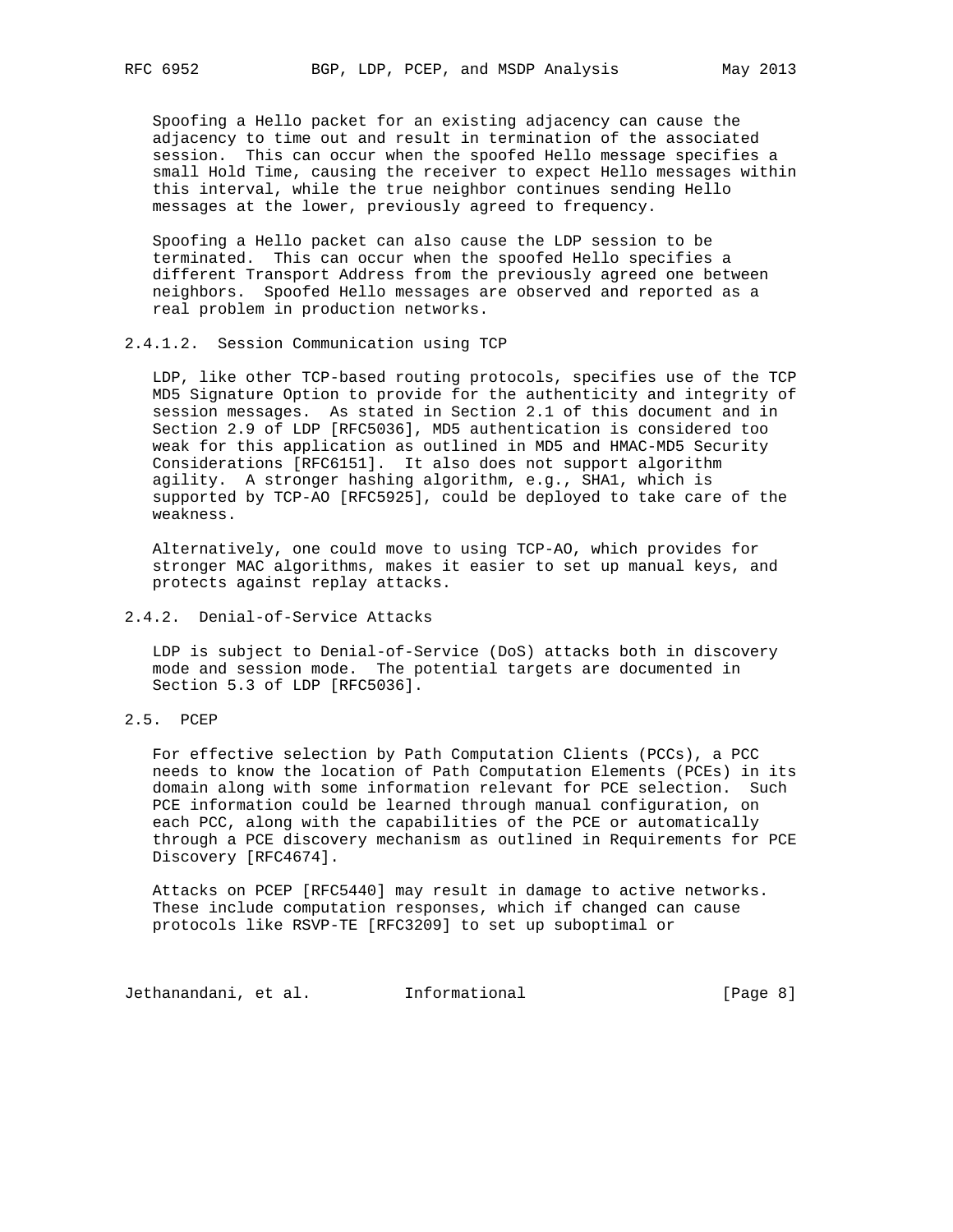inappropriate LSPs. In addition, PCE itself can be a target for a variety of DoS attacks. Such attacks can cause path computations to be supplied too slowly to be of any value, particularly as it relates to recovery or establishment of LSPs.

 Finally, PCE discovery, as outlined in OSPF Protocol Extensions for PCE Discovery [RFC5088] and IS-IS Protocol Extensions for PCE Discovery [RFC5089], is a significant feature for the successful deployment of PCEP in large networks. These mechanisms allow PCC to discover the existence of PCEs within the network. If the discovery mechanism is compromised, it will impair the ability of the nodes to function as described below.

 As RFC 5440 states, PCEP (which makes use of TCP as a transport) could be the target of the following attacks:

- o Spoofing (PCC or PCE implementation)
- o Snooping (message interception)
- o Falsification
- o Denial of Service

 In inter-Autonomous System (inter-AS) scenarios where PCE-to-PCE communication is required, attacks may be particularly significant with commercial implications as well as service-level agreement implications.

 Additionally, snooping of PCEP requests and responses may give an attacker information about the operation of the network. By viewing the PCEP messages, an attacker can determine the pattern of service establishment in the network and can know where traffic is being routed, thereby making the network susceptible to targeted attacks and the data within specific LSPs vulnerable.

 Ensuring PCEP communication privacy is of key importance, especially in an inter-AS context, where PCEP communication endpoints do not reside in the same AS. An attacker that intercepts a PCE message could obtain sensitive information related to computed paths and resources.

 At the time PCEP was documented in [RFC5440], TCP-AO had not been fully specified. Therefore, [RFC5440] mandates that PCEP implementations include support for TCP MD5 and that use of the function should be configurable by the operator. [RFC5440] also describes the vulnerabilities and weaknesses of TCP MD5 as noted in this document. [RFC5440] goes on to state that PCEP implementations

Jethanandani, et al. 1nformational 1999 [Page 9]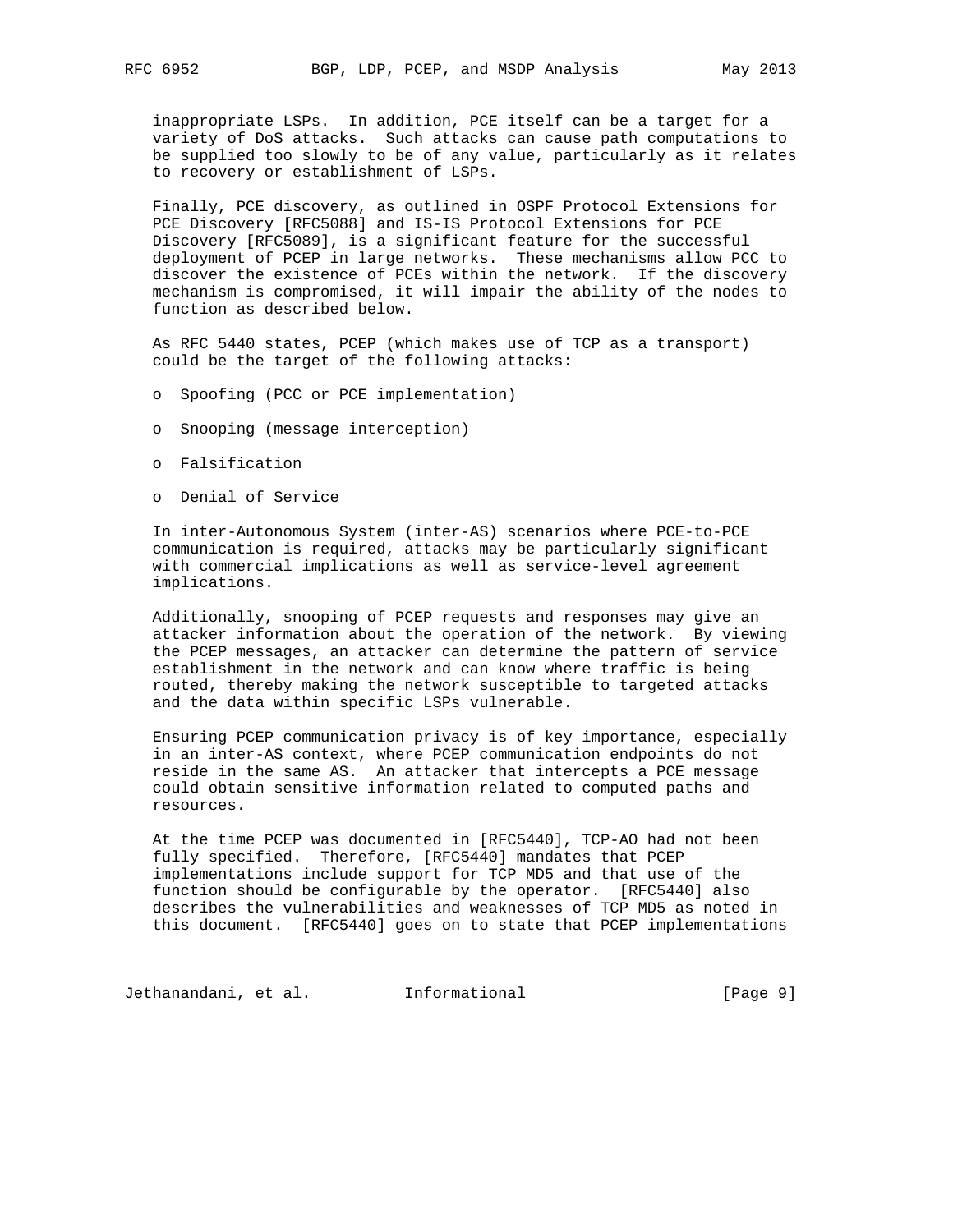should include support for TCP-AO as soon as that specification is complete. Since TCP-AO [RFC5925] has now been published, new PCEP

implementations should fully support TCP-AO.

### 2.6. MSDP

 Similar to BGP and LDP, the Multicast Source Distribution Protocol (MSDP) uses TCP MD5 [RFC2385] to protect TCP sessions via the TCP MD5 option. But with a weak MD5 authentication, TCP MD5 is not considered strong enough for this application. It also does not support algorithm agility.

 MSDP advocates imposing a limit on the number of source address and group addresses (S,G) that can be cached within the protocol in order to mitigate state explosion due to any denial of service and other attacks.

3. Optimal State for BGP, LDP, PCEP, and MSDP

 The ideal state of the security method for BGP, LDP, PCEP, and MSDP protocols is when they can withstand any of the known types of attacks. The protocols also need to support algorithm agility, i.e., they must not hardwire themselves to one algorithm.

 Additionally, the KMP for the routing sessions should help negotiate unique, pair-wise random keys without administrator involvement. It should also negotiate Security Association (SA) parameters required for the session connection, including key lifetimes. It should keep track of those lifetimes and negotiate new keys and parameters before they expire and do so without administrator involvement. In the event of a breach, including when an administrator with knowledge of the keys leaves the company, the keys should be changed immediately.

 The DoS attacks for BGP, LDP, PCEP, and MSDP are attacks to the transport protocol -- TCP for the most part, and UDP in case of the discovery phase of LDP. TCP and UDP should be able to withstand any of the DoS scenarios by dropping packets that are attack packets in a way that does not impact legitimate packets.

 The routing protocols should provide a mechanism to authenticate the routing information carried within the payload, and administrators should enable it.

### 3.1. LDP

 To mitigate LDP's current vulnerability to spoofing attacks, LDP needs to be upgraded such that an implementation is able to determine the authenticity of the neighbors sending the Hello message.

Jethanandani, et al. 1nformational [Page 10]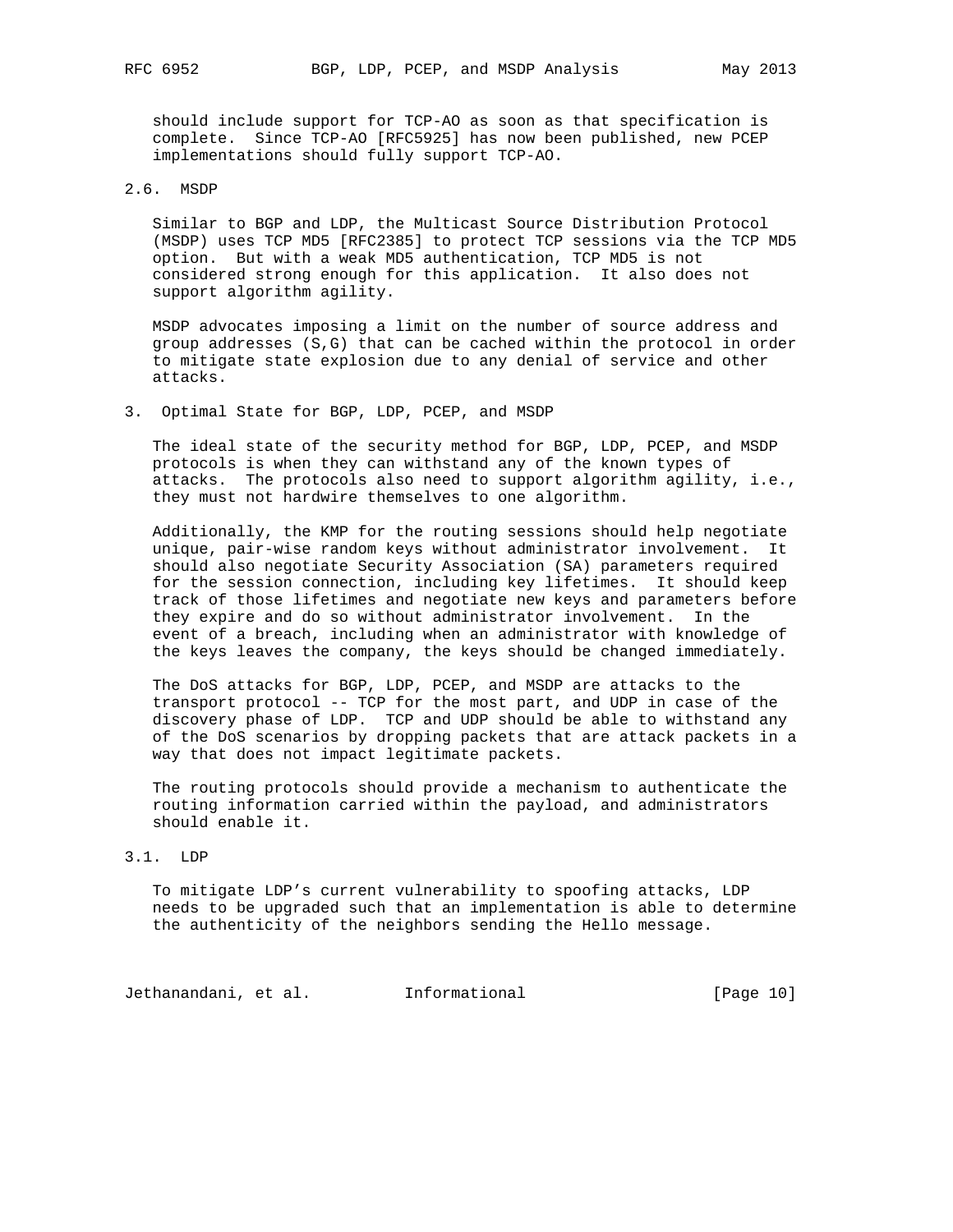Labels are similar to routing information, which is distributed in the clear. However, there is currently no requirement that the labels be encrypted. Such a requirement is out of scope for this document.

 Similarly, it is important to ensure that routers exchanging labels are mutually authenticated, and that there are no rogue peers or unauthenticated peers that can compromise the stability of the network.

4. Gap Analysis for BGP, LDP, PCEP, and MSDP

 This section outlines the differences between the current state of the security methods for routing protocols and the desired state of the security methods as outlined in Section 4.2 of the KARP Design Guidelines [RFC6518]. As that document states, these routing protocols fall into the category of one-to-one peering messages and will use peer keying protocols. This section covers issues that are common to the four protocols, leaving protocol-specific issues to sub-sections.

 At a transport level, these routing protocols are subject to some of the same attacks that TCP applications are subject to. These include DoS and spoofing attacks. "Internet Denial-of-Service Considerations" [RFC4732] outlines some solutions. "Defending TCP Against Spoofing Attacks" [RFC4953] recommends ways to prevent spoofing attacks. In addition, the recommendations in [RFC5961] should also be followed and implemented to strengthen TCP.

 Routers lack comprehensive key management and keys derived that they can use to authenticate data. As an example, TCP-AO [RFC5925], talks about coordinating keys derived from the Master Key Table (MKT) between endpoints, but the MKT itself has to be configured manually or through an out-of-band mechanism. Also, TCP-AO does not address the issue of connectionless reset, as it applies to routers that do not store MKT across reboots.

 Authentication, integrity protection, and encryption all require the use of keys by sender and receiver. An automated KMP, therefore has to include a way to distribute key material between two endpoints with little or no administrative overhead. It has to cover automatic key rollover. It is expected that authentication will cover the packet, i.e., the payload and the TCP header, and will not cover the frame, i.e., the layer 2 header.

 There are two methods of automatic key rollover. Implicit key rollover can be initiated after a certain volume of data gets exchanged or when a certain time has elapsed. This does not require

Jethanandani, et al. Informational [Page 11]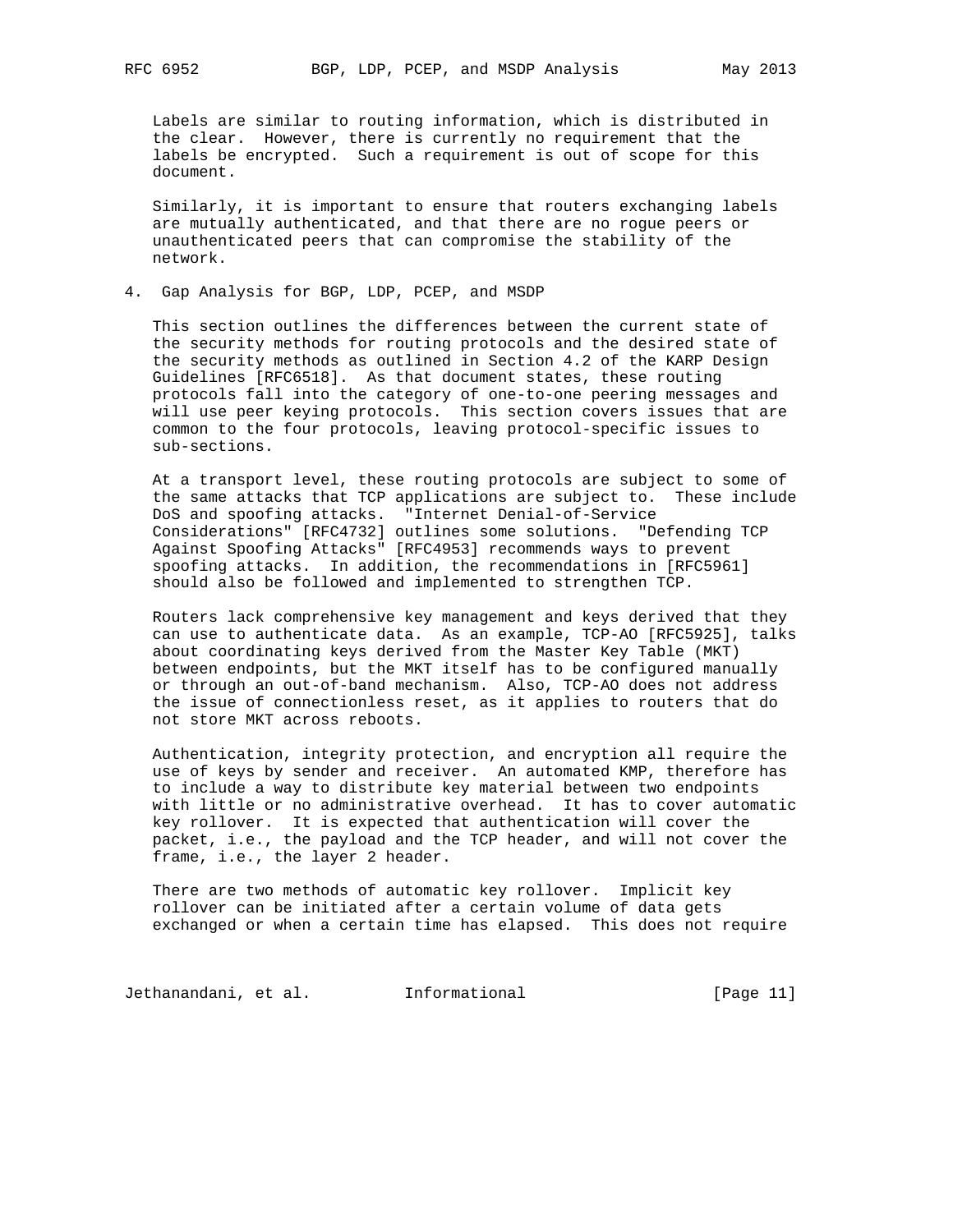explicit signaling nor should it result in a reset of the TCP connection in a way that the links/adjacencies are affected. On the other hand, explicit key rollover requires an out-of-band key signaling mechanism. It can be triggered by either side and can be done anytime a security parameter changes, e.g., an attack has happened, or a system administrator with access to the keys has left the company. An example of this is IKEv2 [RFC5996], but it could be any other new mechanisms also.

 As stated earlier, TCP-AO [RFC5925] and its accompanying document, Cryptographic Algorithms for TCP-AO [RFC5926], require that two MAC algorithms be supported, and they are HMAC-SHA-1-96, as specified in HMAC [RFC2104], and AES-128-CMAC-96, as specified in NIST-SP800-38B [NIST-SP800-38B]. Therefore, TCP-AO meets the algorithm agility requirement.

 There is a need to protect authenticity and validity of the routing/ label information that is carried in the payload of the sessions. However, that is outside the scope of this document and is being addressed by the SIDR WG. Similar mechanisms could be used for intra-domain protocols.

 Finally, replay protection is required. The replay mechanism needs to be sufficient to prevent an attacker from creating a denial of service or disrupting the integrity of the routing protocol by replaying packets. It is important that an attacker not be able to disrupt service by capturing packets and waiting for replay state to be lost.

# 4.1. LDP

 As described in LDP [RFC5036], the threat of spoofed Basic Hellos can be reduced by only accepting Basic Hellos on interfaces that LSRs trust, employing GTSM [RFC5082], and ignoring Basic Hellos not addressed to the "all routers on this subnet" multicast group. Spoofing attacks via Targeted Hellos are potentially a more serious threat. An LSR can reduce the threat of spoofed Extended Hellos by filtering them and accepting Hellos from sources permitted by access lists. However, performing the filtering using access lists requires LSR resources, and the LSR is still vulnerable to the IP source address spoofing. Spoofing attacks can be solved by being able to authenticate the Hello messages, and an LSR can be configured to only accept Hello messages from specific peers when authentication is in use.

 LDP Hello Cryptographic Authentication [HELLO-CRYPTO] suggest a new Cryptographic Authentication TLV that can be used as an authentication mechanism to secure Hello messages.

Jethanandani, et al. 1nformational 1999 [Page 12]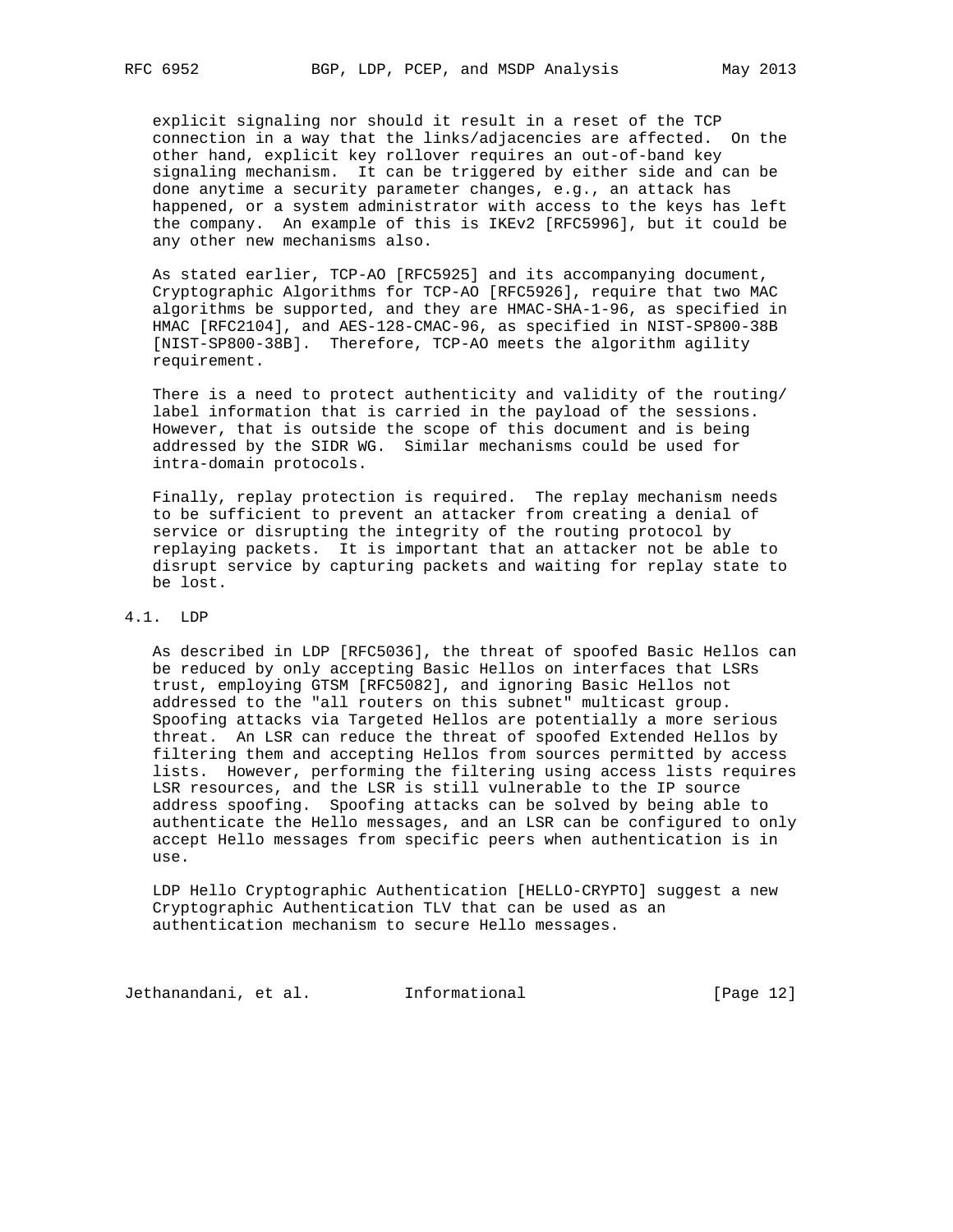# 4.2. PCEP

 Path Computation Element (PCE) discovery, according to [RFC5440], is a significant feature for the successful deployment of PCEP in large networks. This mechanism allows a Path Computation Client (PCC) to discover the existence of suitable PCEs within the network without the necessity of configuration. It should be obvious that, where PCEs are discovered and not configured, the PCC cannot know the correct key to use. There are different approaches to retain some aspect of security, but all of them require use of a keys and a keying mechanism, the need for which has been discussed above.

5. Transition and Deployment Considerations

 As stated in the KARP Design Guidelines [RFC6518], it is imperative that the new authentication, security mechanisms, and key management protocol support incremental deployment, as it is not feasible to deploy the new routing protocol authentication mechanism overnight.

 Typically, authentication and security in a peer-to-peer protocol requires that both parties agree to the mechanisms that will be used. If an agreement is not reached, the setup of the new mechanism will fail or will be deferred. Upon failure, the routing protocols can fall back to the mechanisms that were already in place, e.g., use static keys if that was the mechanism in place. The fallback should be configurable on a per-node or per-interface basis. It is usually not possible for one end to use the new mechanism while the other end uses the old. Policies can be put in place to retry upgrading after a said period of time, so that manual coordination is not required.

 If the automatic KMP requires use of Public Key Infrastructure Certificates [RFC5280] to exchange key material, the required Certificate Authority (CA) root certificates may need to be installed to verify the authenticity of requests initiated by a peer. Such a step does not require coordination with the peer, except to decide which CA authority will be used.

6. Security Considerations

 This section describes security considerations that BGP, LDP, PCEP, and MSDP should try to meet.

 As with all routing protocols, they need protection from both on-path and off-path blind attacks. A better way to protect them would be with per-packet protection using a cryptographic MAC. In order to provide for the MAC, keys are needed.

Jethanandani, et al. Informational [Page 13]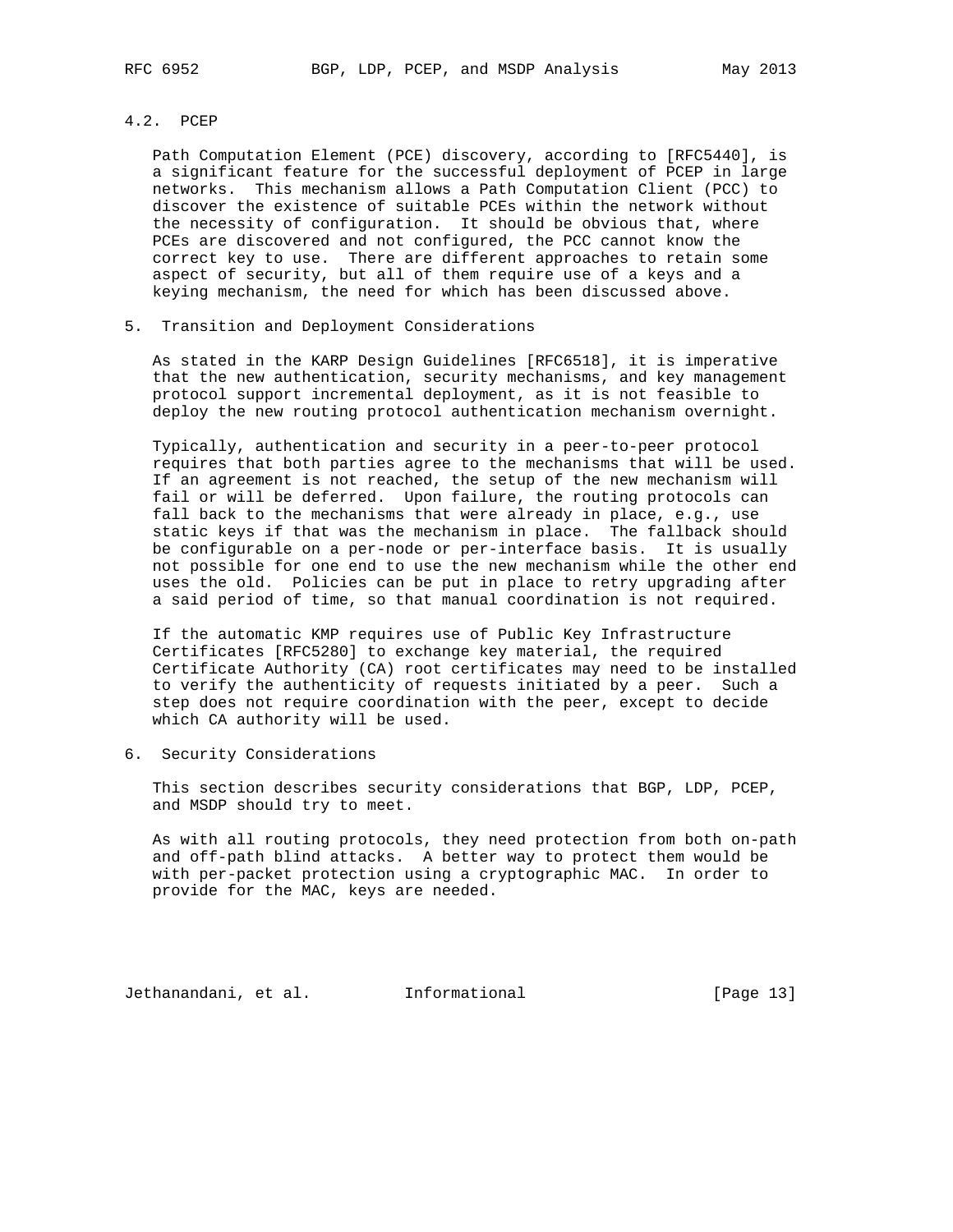The routing protocols need to support algorithm agility, i.e., they must not hardwire themselves to one algorithm.

 Once keys are used, mechanisms are required to support key rollover. They should cover both manual and automatic key rollover. Multiple approaches could be used. However, since the existing mechanisms provide a protocol field to identify the key as well as management mechanisms to introduce and retire new keys, focusing on the existing mechanism as a starting point is prudent.

 Furthermore, it is strongly suggested that these routing protocols support algorithm agility. It has been proven that algorithms weaken over time. Supporting algorithm agility assists in smooth transitions from old to new algorithms.

7. Acknowledgements

 We would like to thank Brian Weis for encouraging us to write this document, and thanks to Anantha Ramaiah and Mach Chen for providing comments on it.

- 8. References
- 8.1. Normative References
	- [RFC5926] Lebovitz, G. and E. Rescorla, "Cryptographic Algorithms for the TCP Authentication Option (TCP-AO)", RFC 5926, June 2010.
	- [RFC6518] Lebovitz, G. and M. Bhatia, "Keying and Authentication for Routing Protocols (KARP) Design Guidelines", RFC 6518, February 2012.
	- [RFC6863] Hartman, S. and D. Zhang, "Analysis of OSPF Security According to the Keying and Authentication for Routing Protocols (KARP) Design Guide", RFC 6863, March 2013.

### 8.2. Informative References

[HELLO-CRYPTO]

 Zheng, L., Chen, M., and M. Bhatia, "LDP Hello Cryptographic Authentication", Work in Progress, January 2013.

 [NIST-SP800-38B] Dworking, , "Recommendation for Block Cipher Modes of Operation: The CMAC Mode for Authentication", May 2005.

Jethanandani, et al. Informational [Page 14]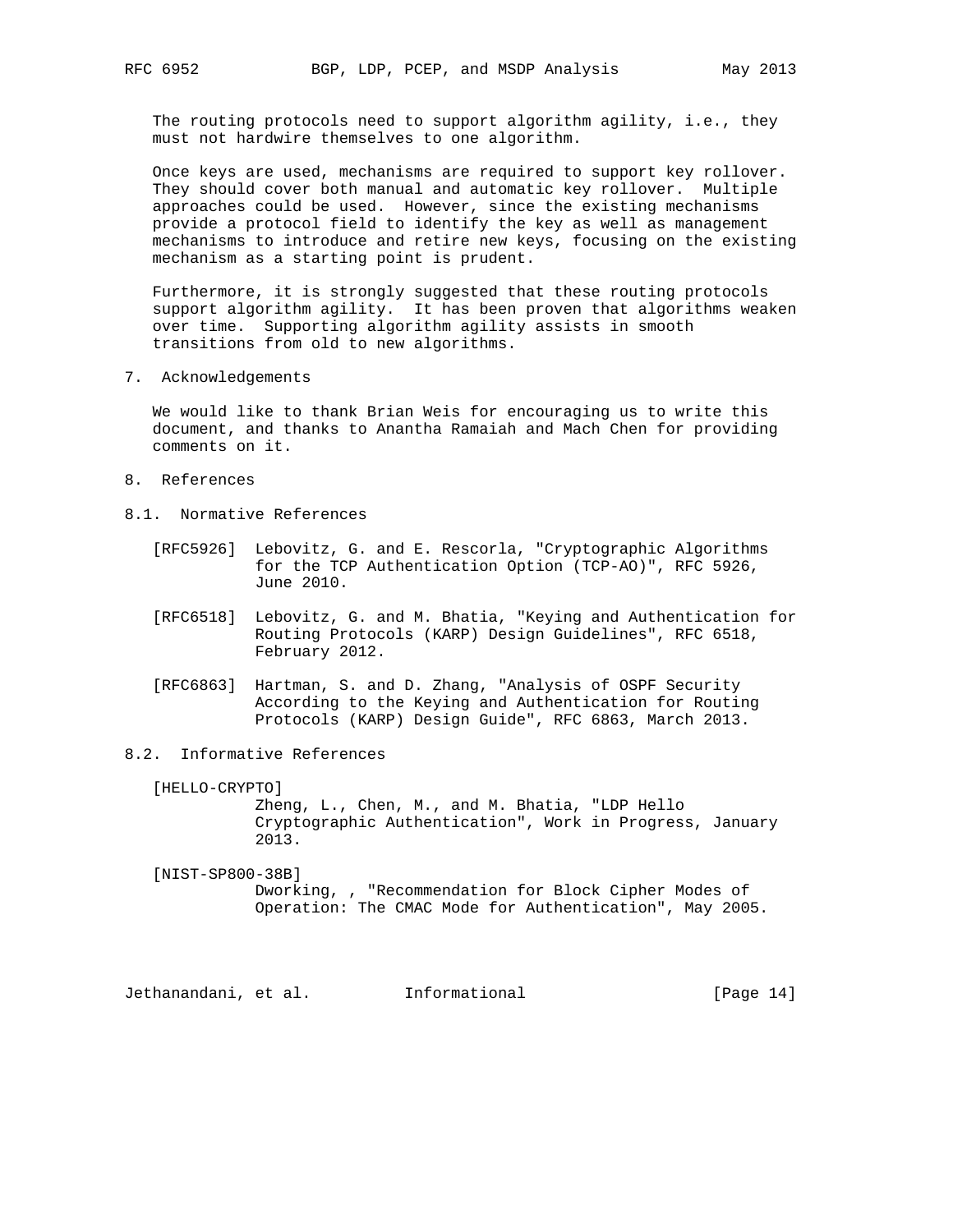- [RFC2104] Krawczyk, H., Bellare, M., and R. Canetti, "HMAC: Keyed- Hashing for Message Authentication", RFC 2104, February 1997.
- [RFC2385] Heffernan, A., "Protection of BGP Sessions via the TCP MD5 Signature Option", RFC 2385, August 1998.
- [RFC3209] Awduche, D., Berger, L., Gan, D., Li, T., Srinivasan, V., and G. Swallow, "RSVP-TE: Extensions to RSVP for LSP Tunnels", RFC 3209, December 2001.
- [RFC3618] Fenner, B. and D. Meyer, "Multicast Source Discovery Protocol (MSDP)", RFC 3618, October 2003.
- [RFC4271] Rekhter, Y., Li, T., and S. Hares, "A Border Gateway Protocol 4 (BGP-4)", RFC 4271, January 2006.
- [RFC4301] Kent, S. and K. Seo, "Security Architecture for the Internet Protocol", RFC 4301, December 2005.
- [RFC4595] Maino, F. and D. Black, "Use of IKEv2 in the Fibre Channel Security Association Management Protocol", RFC 4595, July 2006.
- [RFC4674] Le Roux, J.L., "Requirements for Path Computation Element (PCE) Discovery", RFC 4674, October 2006.
- [RFC4732] Handley, M., Rescorla, E., IAB, "Internet Denial-of- Service Considerations", RFC 4732, December 2006.
- [RFC4948] Andersson, L., Davies, E., and L. Zhang, "Report from the IAB workshop on Unwanted Traffic March 9-10, 2006", RFC 4948, August 2007.
- [RFC4953] Touch, J., "Defending TCP Against Spoofing Attacks", RFC 4953, July 2007.
- [RFC5036] Andersson, L., Minei, I., and B. Thomas, "LDP Specification", RFC 5036, October 2007.
- [RFC5082] Gill, V., Heasley, J., Meyer, D., Savola, P., and C. Pignataro, "The Generalized TTL Security Mechanism (GTSM)", RFC 5082, October 2007.
- [RFC5088] Le Roux, JL., Vasseur, JP., Ikejiri, Y., and R. Zhang, "OSPF Protocol Extensions for Path Computation Element (PCE) Discovery", RFC 5088, January 2008.

Jethanandani, et al. 1nformational 1999 [Page 15]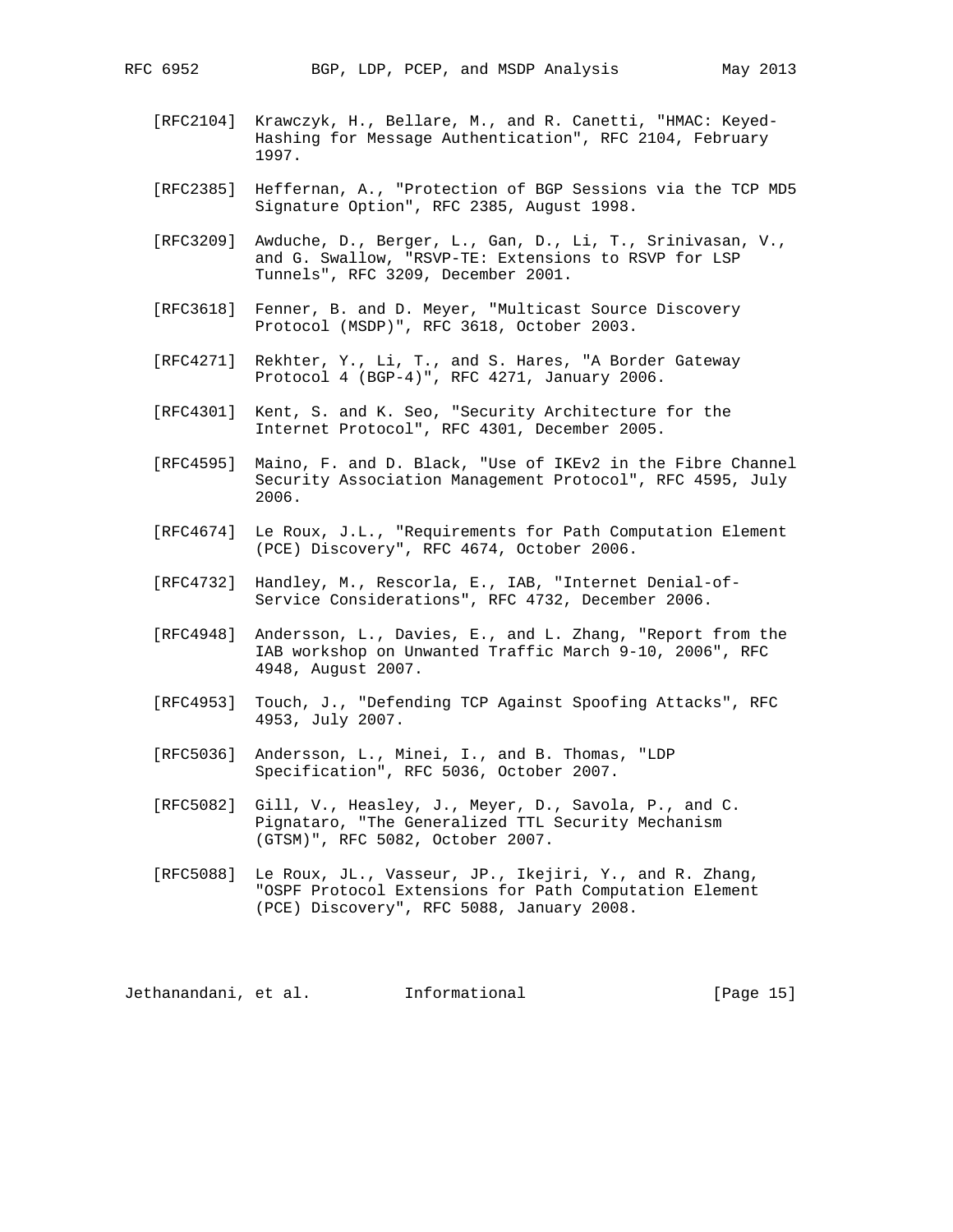- 
- [RFC5089] Le Roux, JL., Vasseur, JP., Ikejiri, Y., and R. Zhang, "IS-IS Protocol Extensions for Path Computation Element (PCE) Discovery", RFC 5089, January 2008.
- [RFC5280] Cooper, D., Santesson, S., Farrell, S., Boeyen, S., Housley, R., and W. Polk, "Internet X.509 Public Key Infrastructure Certificate and Certificate Revocation List (CRL) Profile", RFC 5280, May 2008.
- [RFC5440] Vasseur, JP. and JL. Le Roux, "Path Computation Element (PCE) Communication Protocol (PCEP)", RFC 5440, March 2009.
- [RFC5920] Fang, L., "Security Framework for MPLS and GMPLS Networks", RFC 5920, July 2010.
	- [RFC5925] Touch, J., Mankin, A., and R. Bonica, "The TCP Authentication Option", RFC 5925, June 2010.
	- [RFC5961] Ramaiah, A., Stewart, R., and M. Dalal, "Improving TCP's Robustness to Blind In-Window Attacks", RFC 5961, August 2010.
	- [RFC5996] Kaufman, C., Hoffman, P., Nir, Y., and P. Eronen, "Internet Key Exchange Protocol Version 2 (IKEv2)", RFC 5996, September 2010.
	- [RFC6039] Manral, V., Bhatia, M., Jaeggli, J., and R. White, "Issues with Existing Cryptographic Protection Methods for Routing Protocols", RFC 6039, October 2010.
	- [RFC6151] Turner, S. and L. Chen, "Updated Security Considerations for the MD5 Message-Digest and the HMAC-MD5 Algorithms", RFC 6151, March 2011.
	- [RFC6480] Lepinski, M. and S. Kent, "An Infrastructure to Support Secure Internet Routing", RFC 6480, February 2012.

Jethanandani, et al. 1nformational 1999 [Page 16]